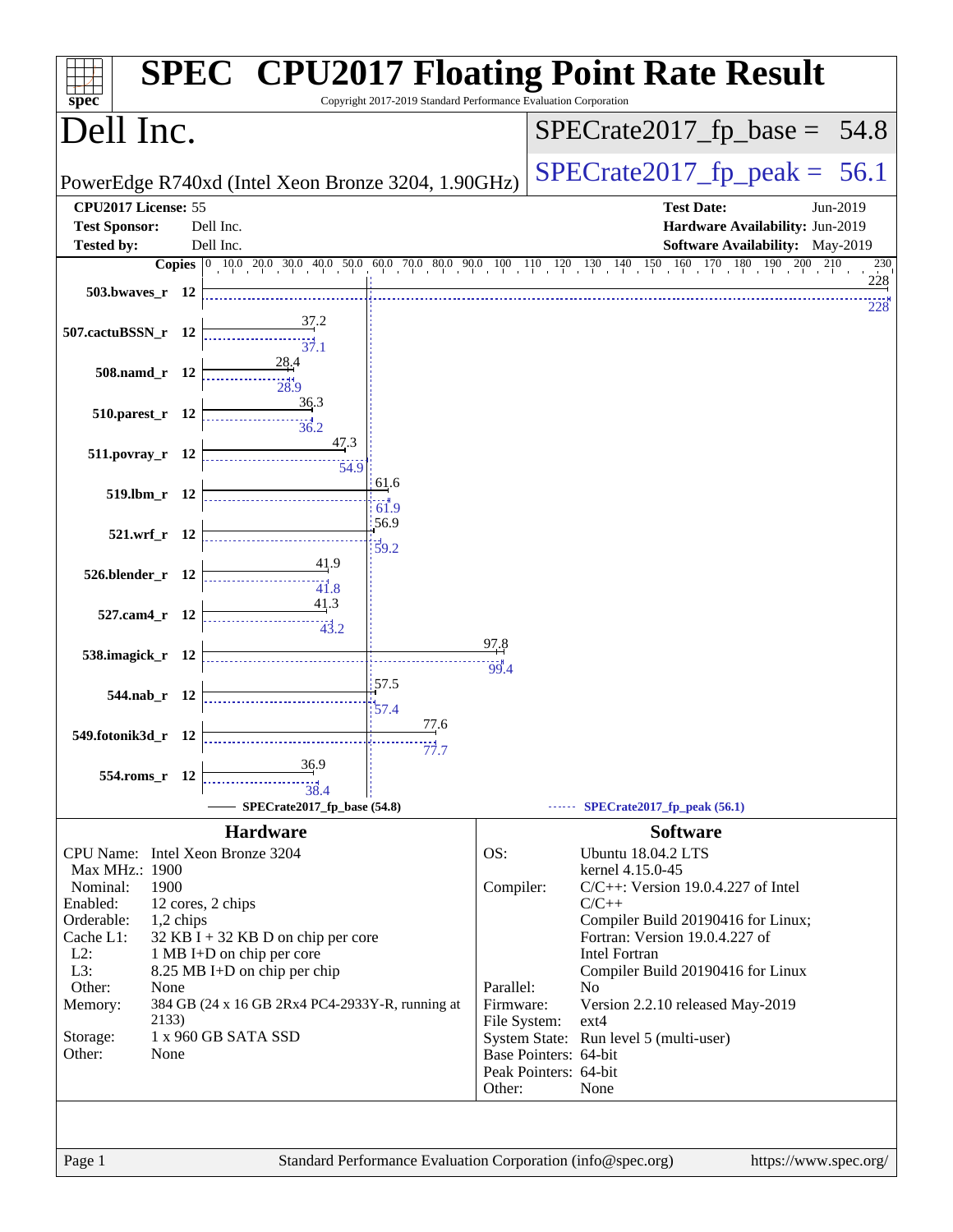| <b>SPEC CPU2017 Floating Point Rate Result</b>                                       |                                   |                |       |                |       |                |       |                                 |                |              |                |                                |                                        |              |
|--------------------------------------------------------------------------------------|-----------------------------------|----------------|-------|----------------|-------|----------------|-------|---------------------------------|----------------|--------------|----------------|--------------------------------|----------------------------------------|--------------|
| spec<br>Copyright 2017-2019 Standard Performance Evaluation Corporation              |                                   |                |       |                |       |                |       |                                 |                |              |                |                                |                                        |              |
| Dell Inc.                                                                            |                                   |                |       |                |       |                |       |                                 |                |              |                | $SPECrate2017_fp\_base = 54.8$ |                                        |              |
| $SPECTate2017$ _fp_peak = 56.1<br>PowerEdge R740xd (Intel Xeon Bronze 3204, 1.90GHz) |                                   |                |       |                |       |                |       |                                 |                |              |                |                                |                                        |              |
| CPU2017 License: 55<br><b>Test Date:</b><br>Jun-2019                                 |                                   |                |       |                |       |                |       |                                 |                |              |                |                                |                                        |              |
| <b>Test Sponsor:</b>                                                                 | Dell Inc.                         |                |       |                |       |                |       | Hardware Availability: Jun-2019 |                |              |                |                                |                                        |              |
| <b>Tested by:</b>                                                                    | Dell Inc.                         |                |       |                |       |                |       |                                 |                |              |                |                                | <b>Software Availability:</b> May-2019 |              |
| <b>Results Table</b>                                                                 |                                   |                |       |                |       |                |       |                                 |                |              |                |                                |                                        |              |
| <b>Base</b>                                                                          |                                   |                |       |                |       |                | Peak  |                                 |                |              |                |                                |                                        |              |
| <b>Benchmark</b>                                                                     | <b>Copies</b>                     | <b>Seconds</b> | Ratio | <b>Seconds</b> | Ratio | <b>Seconds</b> | Ratio | <b>Copies</b>                   | <b>Seconds</b> | <b>Ratio</b> | <b>Seconds</b> | <b>Ratio</b>                   | <b>Seconds</b>                         | <b>Ratio</b> |
| 503.bwaves_r                                                                         | 12                                | 527            | 228   | 527            | 228   |                |       | 12                              | 527            | 228          | 526            | 229                            |                                        |              |
| 507.cactuBSSN r                                                                      | 12                                | 409            | 37.2  | 409            | 37.2  |                |       | 12                              | 409            | 37.2         | 409            | 37.1                           |                                        |              |
| 508.namd r                                                                           | 12                                | 378            | 30.2  | 401            | 28.4  |                |       | 12                              | 376            | 30.3         | 395            | 28.9                           |                                        |              |
| $510.parest_r$                                                                       | 12                                | 860            | 36.5  | 866            | 36.3  |                |       | 12                              | 868            | 36.2         | 861            | 36.5                           |                                        |              |
| 511.povray_r                                                                         | 12                                | 592            | 47.3  | 591            | 47.4  |                |       | 12                              | 511            | 54.9         | 510            | 55.0                           |                                        |              |
| 519.lbm r                                                                            | 12                                | 205            | 61.6  | 205            | 61.8  |                |       | 12                              | 203            | 62.2         | 204            | 61.9                           |                                        |              |
| $521.wrf$ r                                                                          | 12                                | 472            | 57.0  | 473            | 56.9  |                |       | 12                              | 454            | 59.2         | 453            | 59.3                           |                                        |              |
| 526.blender r                                                                        | 12                                | 437            | 41.9  | 437            | 41.9  |                |       | 12                              | 437            | 41.8         | 437            | 41.9                           |                                        |              |
| 527.cam4 r                                                                           | 12                                | 508            | 41.3  | 509            | 41.3  |                |       | 12                              | 486            | 43.2         | 485            | 43.3                           |                                        |              |
| 538.imagick_r                                                                        | 12                                | 298            | 100   | 305            | 97.8  |                |       | 12                              | 298            | 100          | <b>300</b>     | 99.4                           |                                        |              |
| 544.nab r                                                                            | 12                                | 352            | 57.5  | 351            | 57.5  |                |       | 12                              | 352            | 57.4         | 351            | 57.5                           |                                        |              |
| 549.fotonik3d r                                                                      | 12                                | 603            | 77.6  | 603            | 77.6  |                |       | 12                              | 602            | 77.7         | 601            | 77.8                           |                                        |              |
| 554.roms_r                                                                           | 12                                | 516            | 36.9  | 516            | 37.0  |                |       | 12                              | 496            | 38.4         | 497            | 38.4                           |                                        |              |
| $SPECrate2017_fp\_base =$<br>54.8                                                    |                                   |                |       |                |       |                |       |                                 |                |              |                |                                |                                        |              |
|                                                                                      | $SPECrate2017_fp\_peak =$<br>56.1 |                |       |                |       |                |       |                                 |                |              |                |                                |                                        |              |

Results appear in the [order in which they were run.](http://www.spec.org/auto/cpu2017/Docs/result-fields.html#RunOrder) Bold underlined text [indicates a median measurement.](http://www.spec.org/auto/cpu2017/Docs/result-fields.html#Median)

#### **[Submit Notes](http://www.spec.org/auto/cpu2017/Docs/result-fields.html#SubmitNotes)**

 The numactl mechanism was used to bind copies to processors. The config file option 'submit' was used to generate numactl commands to bind each copy to a specific processor. For details, please see the config file.

## **[Operating System Notes](http://www.spec.org/auto/cpu2017/Docs/result-fields.html#OperatingSystemNotes)**

Stack size set to unlimited using "ulimit -s unlimited"

## **[General Notes](http://www.spec.org/auto/cpu2017/Docs/result-fields.html#GeneralNotes)**

Environment variables set by runcpu before the start of the run: LD\_LIBRARY\_PATH = "/home/cpu2017/lib/intel64" Binaries compiled on a system with 1x Intel Core i9-799X CPU + 32GB RAM memory using Redhat Enterprise Linux 7.5 Transparent Huge Pages enabled by default Prior to runcpu invocation Filesystem page cache synced and cleared with: sync; echo 3> /proc/sys/vm/drop\_caches runcpu command invoked through numactl i.e.: numactl --interleave=all runcpu <etc> NA: The test sponsor attests, as of date of publication, that CVE-2017-5754 (Meltdown) is mitigated in the system as tested and documented. Yes: The test sponsor attests, as of date of publication, that CVE-2017-5753 (Spectre variant 1)

**(Continued on next page)**

| Page 2<br>Standard Performance Evaluation Corporation (info@spec.org)<br>https://www.spec.org/ |
|------------------------------------------------------------------------------------------------|
|------------------------------------------------------------------------------------------------|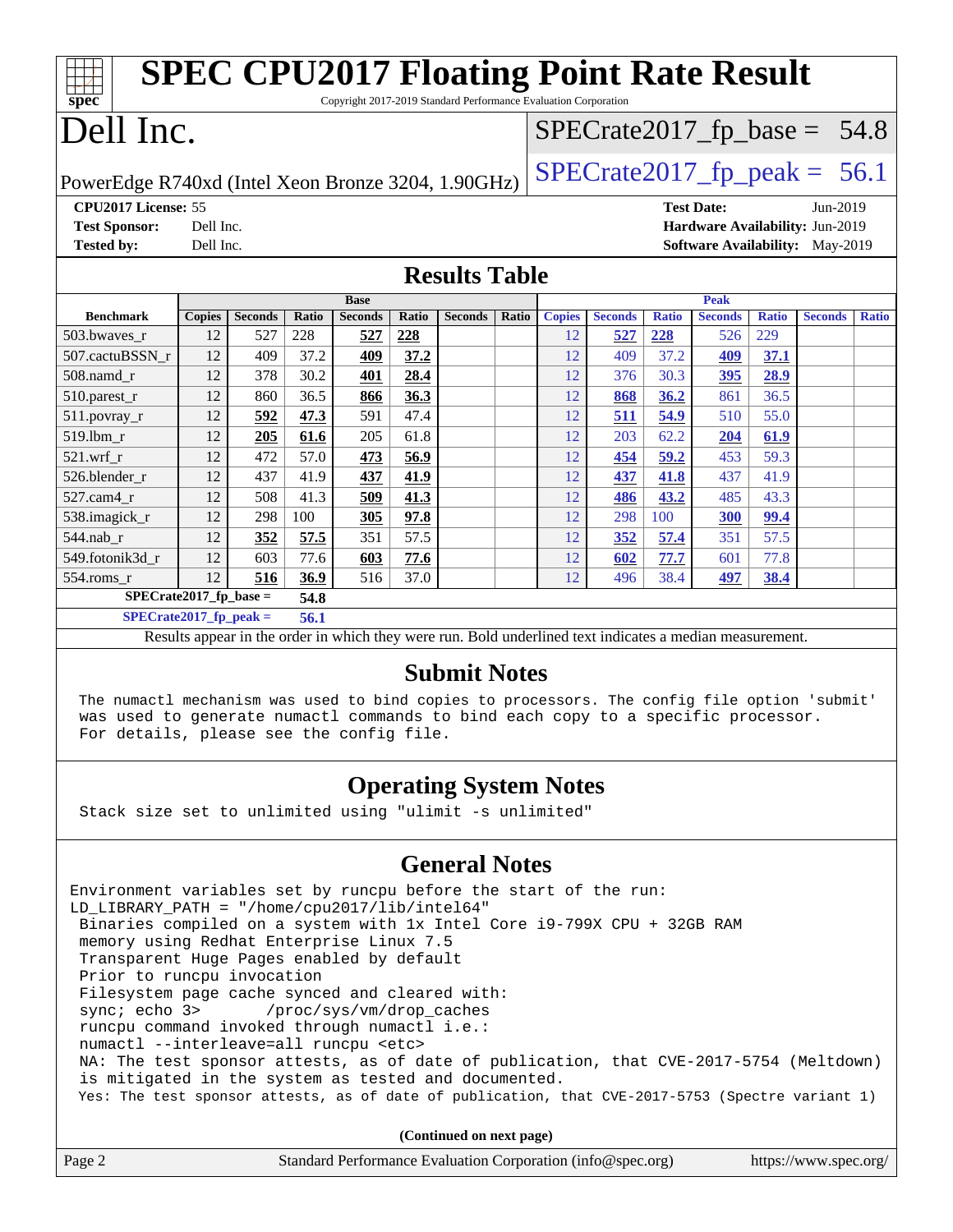| <b>SPEC CPU2017 Floating Point Rate Result</b><br>spec<br>Copyright 2017-2019 Standard Performance Evaluation Corporation                                                                                                                                                                                                                                                                                                                                                                                                                                                                                                                                                                                                                                                                                                                                                                                                                                                                                                                                                                                                                                                                                                                                                                                                                                                                                                                    |                                                                                                            |  |  |  |  |  |  |
|----------------------------------------------------------------------------------------------------------------------------------------------------------------------------------------------------------------------------------------------------------------------------------------------------------------------------------------------------------------------------------------------------------------------------------------------------------------------------------------------------------------------------------------------------------------------------------------------------------------------------------------------------------------------------------------------------------------------------------------------------------------------------------------------------------------------------------------------------------------------------------------------------------------------------------------------------------------------------------------------------------------------------------------------------------------------------------------------------------------------------------------------------------------------------------------------------------------------------------------------------------------------------------------------------------------------------------------------------------------------------------------------------------------------------------------------|------------------------------------------------------------------------------------------------------------|--|--|--|--|--|--|
| Dell Inc.                                                                                                                                                                                                                                                                                                                                                                                                                                                                                                                                                                                                                                                                                                                                                                                                                                                                                                                                                                                                                                                                                                                                                                                                                                                                                                                                                                                                                                    | $SPECrate2017_fp\_base = 54.8$                                                                             |  |  |  |  |  |  |
| PowerEdge R740xd (Intel Xeon Bronze 3204, 1.90GHz)                                                                                                                                                                                                                                                                                                                                                                                                                                                                                                                                                                                                                                                                                                                                                                                                                                                                                                                                                                                                                                                                                                                                                                                                                                                                                                                                                                                           | $SPECrate2017_fp\_peak = 56.1$                                                                             |  |  |  |  |  |  |
| CPU2017 License: 55<br><b>Test Sponsor:</b><br>Dell Inc.<br><b>Tested by:</b><br>Dell Inc.                                                                                                                                                                                                                                                                                                                                                                                                                                                                                                                                                                                                                                                                                                                                                                                                                                                                                                                                                                                                                                                                                                                                                                                                                                                                                                                                                   | <b>Test Date:</b><br>Jun-2019<br>Hardware Availability: Jun-2019<br><b>Software Availability:</b> May-2019 |  |  |  |  |  |  |
| <b>General Notes (Continued)</b>                                                                                                                                                                                                                                                                                                                                                                                                                                                                                                                                                                                                                                                                                                                                                                                                                                                                                                                                                                                                                                                                                                                                                                                                                                                                                                                                                                                                             |                                                                                                            |  |  |  |  |  |  |
| is mitigated in the system as tested and documented.<br>Yes: The test sponsor attests, as of date of publication, that CVE-2017-5715 (Spectre variant 2)<br>is mitigated in the system as tested and documented.                                                                                                                                                                                                                                                                                                                                                                                                                                                                                                                                                                                                                                                                                                                                                                                                                                                                                                                                                                                                                                                                                                                                                                                                                             |                                                                                                            |  |  |  |  |  |  |
| <b>Platform Notes</b>                                                                                                                                                                                                                                                                                                                                                                                                                                                                                                                                                                                                                                                                                                                                                                                                                                                                                                                                                                                                                                                                                                                                                                                                                                                                                                                                                                                                                        |                                                                                                            |  |  |  |  |  |  |
| BIOS settings:<br>Virtualization Technology disabled<br>System Profile set to Custom<br>CPU Performance set to Maximum Performance<br>C States set to Autonomous<br>C1E disabled<br>Uncore Frequency set to Dynamic<br>Energy Efficiency Policy set to Performance<br>Memory Patrol Scrub disabled<br>CPU Interconnect Bus Link Power Management disabled<br>PCI ASPM L1 Link Power Management disabled<br>Sysinfo program /home/cpu2017/bin/sysinfo<br>Rev: r5974 of 2018-05-19 9bcde8f2999c33d61f64985e45859ea9<br>running on intel-sut Wed Jun 19 03:25:13 2019<br>SUT (System Under Test) info as seen by some common utilities.<br>For more information on this section, see<br>https://www.spec.org/cpu2017/Docs/config.html#sysinfo<br>From /proc/cpuinfo<br>model name : Intel(R) Xeon(R) Bronze 3204 CPU @ 1.90GHz<br>"physical id"s (chips)<br>2<br>12 "processors"<br>cores, siblings (Caution: counting these is hw and system dependent. The following<br>excerpts from /proc/cpuinfo might not be reliable. Use with caution.)<br>cpu cores : 6<br>siblings : 6<br>physical 0: cores 0 1 2 3 4 5<br>physical 1: cores 0 1 2 3 4 5<br>From 1scpu:<br>Architecture:<br>x86_64<br>$32$ -bit, $64$ -bit<br>$CPU$ op-mode( $s$ ):<br>Byte Order:<br>Little Endian<br>CPU(s):<br>12<br>On-line CPU(s) list: $0-11$<br>Thread(s) per core:<br>1<br>$Core(s)$ per socket:<br>6<br>Socket(s):<br>2<br>$\overline{2}$<br>NUMA $node(s):$ |                                                                                                            |  |  |  |  |  |  |
| (Continued on next page)                                                                                                                                                                                                                                                                                                                                                                                                                                                                                                                                                                                                                                                                                                                                                                                                                                                                                                                                                                                                                                                                                                                                                                                                                                                                                                                                                                                                                     |                                                                                                            |  |  |  |  |  |  |
| Standard Performance Evaluation Corporation (info@spec.org)<br>Page 3                                                                                                                                                                                                                                                                                                                                                                                                                                                                                                                                                                                                                                                                                                                                                                                                                                                                                                                                                                                                                                                                                                                                                                                                                                                                                                                                                                        | https://www.spec.org/                                                                                      |  |  |  |  |  |  |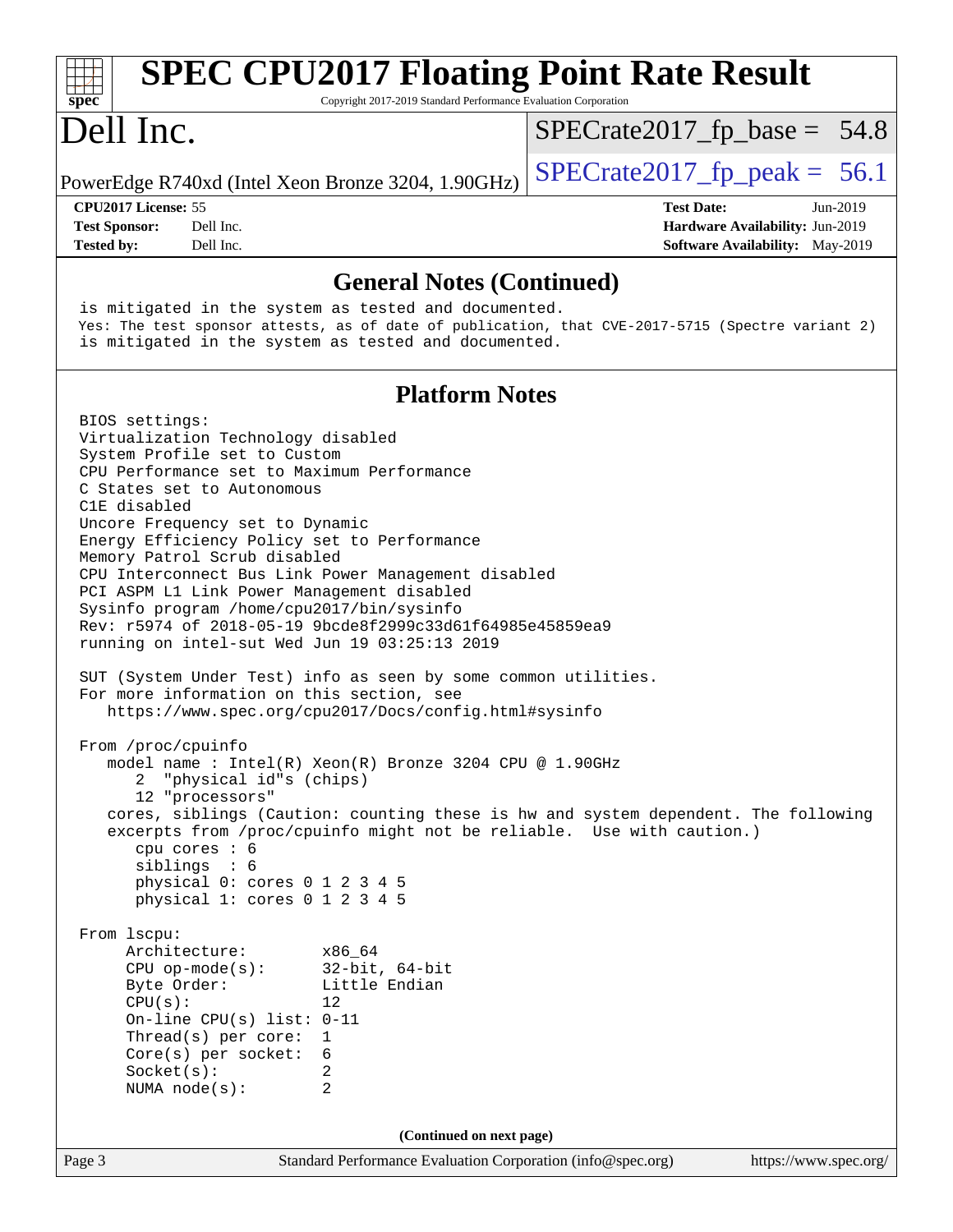

Page 4 Standard Performance Evaluation Corporation [\(info@spec.org\)](mailto:info@spec.org) <https://www.spec.org/>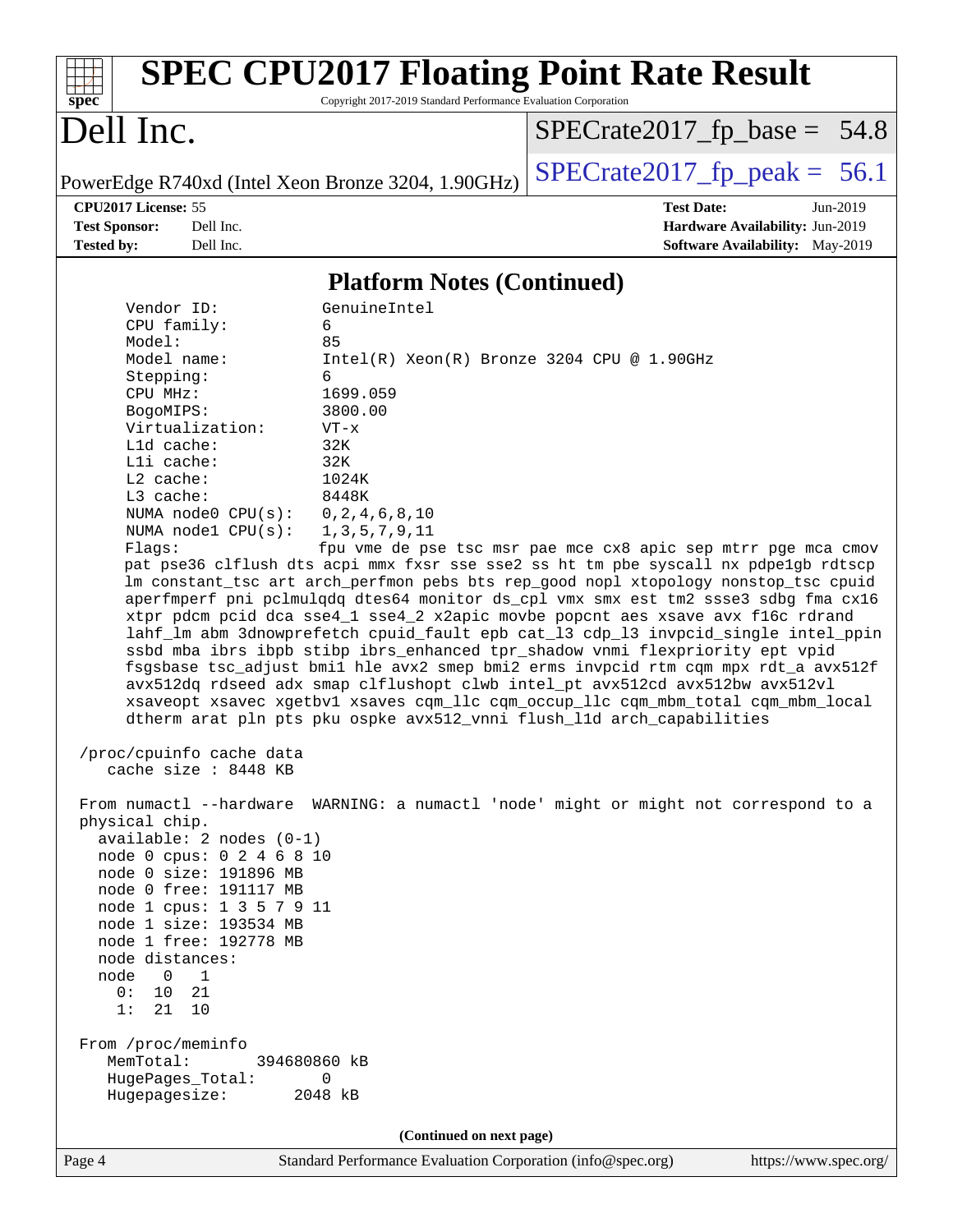| <b>SPEC CPU2017 Floating Point Rate Result</b><br>Copyright 2017-2019 Standard Performance Evaluation Corporation<br>spec <sup>®</sup>                                                                                                                                                                                                                                             |                                                                                                            |
|------------------------------------------------------------------------------------------------------------------------------------------------------------------------------------------------------------------------------------------------------------------------------------------------------------------------------------------------------------------------------------|------------------------------------------------------------------------------------------------------------|
| Dell Inc.                                                                                                                                                                                                                                                                                                                                                                          | $SPECrate2017_fp\_base = 54.8$                                                                             |
| PowerEdge R740xd (Intel Xeon Bronze 3204, 1.90GHz)                                                                                                                                                                                                                                                                                                                                 | $SPECrate2017fr peak = 56.1$                                                                               |
| CPU2017 License: 55<br><b>Test Sponsor:</b><br>Dell Inc.<br>Dell Inc.<br><b>Tested by:</b>                                                                                                                                                                                                                                                                                         | <b>Test Date:</b><br>Jun-2019<br>Hardware Availability: Jun-2019<br><b>Software Availability:</b> May-2019 |
| <b>Platform Notes (Continued)</b>                                                                                                                                                                                                                                                                                                                                                  |                                                                                                            |
| /usr/bin/lsb_release -d<br>Ubuntu 18.04.2 LTS                                                                                                                                                                                                                                                                                                                                      |                                                                                                            |
| From /etc/*release* /etc/*version*<br>debian_version: buster/sid<br>os-release:<br>NAME="Ubuntu"<br>VERSION="18.04.2 LTS (Bionic Beaver)"<br>ID=ubuntu<br>ID LIKE=debian<br>PRETTY_NAME="Ubuntu 18.04.2 LTS"<br>VERSION ID="18.04"<br>HOME_URL="https://www.ubuntu.com/"<br>SUPPORT_URL="https://help.ubuntu.com/"                                                                 |                                                                                                            |
| uname $-a$ :<br>Linux intel-sut 4.15.0-45-generic #48-Ubuntu SMP Tue Jan 29 16:28:13 UTC 2019 x86_64<br>x86_64 x86_64 GNU/Linux<br>Kernel self-reported vulnerability status:                                                                                                                                                                                                      |                                                                                                            |
| CVE-2017-5754 (Meltdown):<br>Not affected<br>CVE-2017-5753 (Spectre variant 1): Mitigation: __user pointer sanitization<br>CVE-2017-5715 (Spectre variant 2): Mitigation: Enhanced IBRS, IBPB                                                                                                                                                                                      |                                                                                                            |
| run-level 5 Jun 18 21:34                                                                                                                                                                                                                                                                                                                                                           |                                                                                                            |
| SPEC is set to: /home/cpu2017<br>Type Size Used Avail Use% Mounted on<br>Filesystem<br>/dev/sda2<br>ext4 439G<br>21G 396G<br>$5\%$ /                                                                                                                                                                                                                                               |                                                                                                            |
| Additional information from dmidecode follows. WARNING: Use caution when you interpret<br>this section. The 'dmidecode' program reads system data which is "intended to allow<br>hardware to be accurately determined", but the intent may not be met, as there are<br>frequent changes to hardware, firmware, and the "DMTF SMBIOS" standard.<br>BIOS Dell Inc. 2.2.10 05/15/2019 |                                                                                                            |
| Memory:<br>24x 00AD00B300AD HMA82GR7CJR8N-WM 16 GB 2 rank 2933, configured at 2133                                                                                                                                                                                                                                                                                                 |                                                                                                            |
| (End of data from sysinfo program)                                                                                                                                                                                                                                                                                                                                                 |                                                                                                            |
| <b>Compiler Version Notes</b>                                                                                                                                                                                                                                                                                                                                                      |                                                                                                            |
| 519.1bm_r(base) 538.imagick_r(base, peak) 544.nab_r(base, peak)<br>CC                                                                                                                                                                                                                                                                                                              |                                                                                                            |
| (Continued on next page)                                                                                                                                                                                                                                                                                                                                                           |                                                                                                            |
| Standard Performance Evaluation Corporation (info@spec.org)<br>Page 5                                                                                                                                                                                                                                                                                                              | https://www.spec.org/                                                                                      |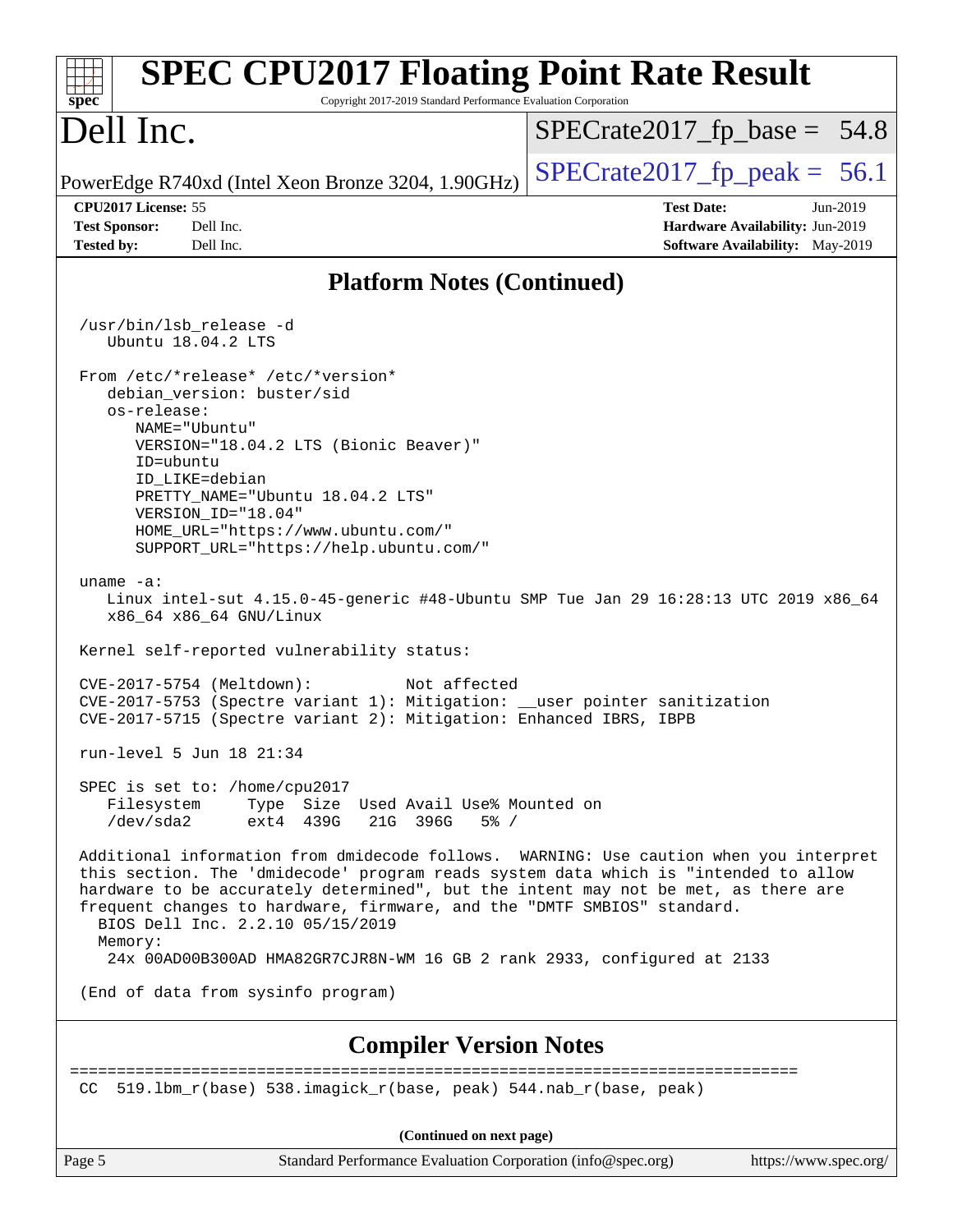| <b>SPEC CPU2017 Floating Point Rate Result</b><br>Copyright 2017-2019 Standard Performance Evaluation Corporation<br>spec <sup>®</sup>                                                                                                                                                                |                                                                                                              |  |  |  |  |
|-------------------------------------------------------------------------------------------------------------------------------------------------------------------------------------------------------------------------------------------------------------------------------------------------------|--------------------------------------------------------------------------------------------------------------|--|--|--|--|
| Dell Inc.                                                                                                                                                                                                                                                                                             | $SPECrate2017_fp\_base = 54.8$                                                                               |  |  |  |  |
| PowerEdge R740xd (Intel Xeon Bronze 3204, 1.90GHz)                                                                                                                                                                                                                                                    | $SPECrate2017_fp\_peak = 56.1$                                                                               |  |  |  |  |
| CPU2017 License: 55<br><b>Test Sponsor:</b><br>Dell Inc.<br><b>Tested by:</b><br>Dell Inc.                                                                                                                                                                                                            | <b>Test Date:</b><br>$Jun-2019$<br>Hardware Availability: Jun-2019<br><b>Software Availability:</b> May-2019 |  |  |  |  |
| <b>Compiler Version Notes (Continued)</b>                                                                                                                                                                                                                                                             |                                                                                                              |  |  |  |  |
| Intel(R) C Intel(R) 64 Compiler for applications running on Intel(R) 64,<br>Version 19.0.4.227 Build 20190416<br>Copyright (C) 1985-2019 Intel Corporation. All rights reserved.<br>--------------------------------                                                                                  |                                                                                                              |  |  |  |  |
| CC<br>$519.1bm_r(peak)$                                                                                                                                                                                                                                                                               |                                                                                                              |  |  |  |  |
| $Intel(R)$ C Intel(R) 64 Compiler for applications running on Intel(R) 64,<br>Version 19.0.4.227 Build 20190416<br>Copyright (C) 1985-2019 Intel Corporation. All rights reserved.                                                                                                                    |                                                                                                              |  |  |  |  |
| $CXXC 508.namd_r(base) 510.parest_r(base, peak)$<br>Intel(R) $C++$ Intel(R) 64 Compiler for applications running on Intel(R) 64,                                                                                                                                                                      |                                                                                                              |  |  |  |  |
| Version 19.0.4.227 Build 20190416<br>Copyright (C) 1985-2019 Intel Corporation. All rights reserved.                                                                                                                                                                                                  |                                                                                                              |  |  |  |  |
| CXXC $508.namd_r(peak)$                                                                                                                                                                                                                                                                               |                                                                                                              |  |  |  |  |
| Intel(R) $C++$ Intel(R) 64 Compiler for applications running on Intel(R) 64,<br>Version 19.0.4.227 Build 20190416<br>Copyright (C) 1985-2019 Intel Corporation. All rights reserved.                                                                                                                  |                                                                                                              |  |  |  |  |
| CC 511.povray_r(base) 526.blender_r(base, peak)                                                                                                                                                                                                                                                       |                                                                                                              |  |  |  |  |
| Intel(R) $C++$ Intel(R) 64 Compiler for applications running on Intel(R) 64,<br>Version 19.0.4.227 Build 20190416<br>Copyright (C) 1985-2019 Intel Corporation. All rights reserved.<br>Intel(R) C Intel(R) 64 Compiler for applications running on Intel(R) 64,<br>Version 19.0.4.227 Build 20190416 |                                                                                                              |  |  |  |  |
| Copyright (C) 1985-2019 Intel Corporation. All rights reserved.<br>511.povray_r(peak)<br>CC.                                                                                                                                                                                                          |                                                                                                              |  |  |  |  |
| Intel(R) $C++$ Intel(R) 64 Compiler for applications running on Intel(R) 64,<br>Version 19.0.4.227 Build 20190416<br>Copyright (C) 1985-2019 Intel Corporation. All rights reserved.                                                                                                                  |                                                                                                              |  |  |  |  |
| (Continued on next page)                                                                                                                                                                                                                                                                              |                                                                                                              |  |  |  |  |
| Page 6<br>Standard Performance Evaluation Corporation (info@spec.org)                                                                                                                                                                                                                                 | https://www.spec.org/                                                                                        |  |  |  |  |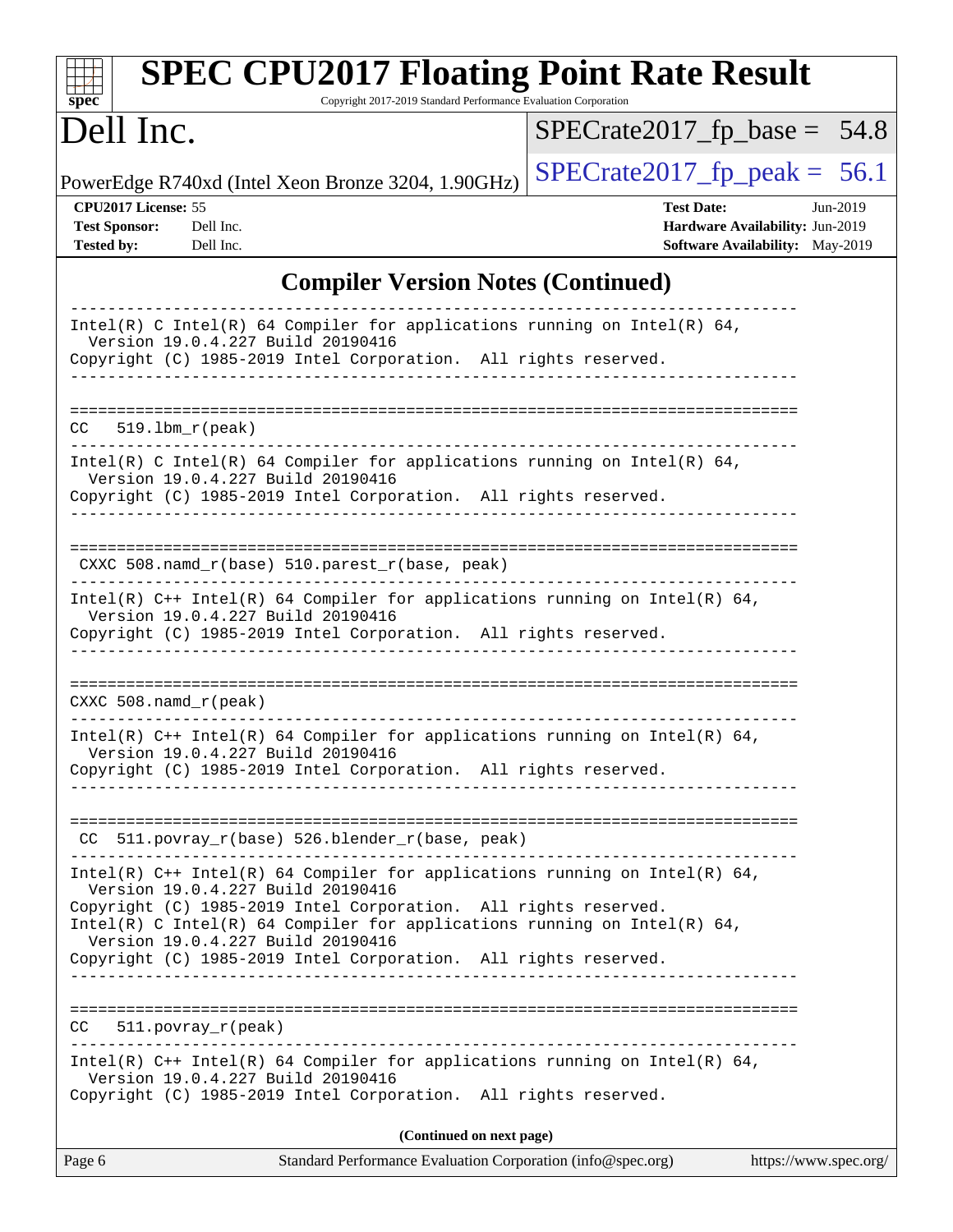| <b>SPEC CPU2017 Floating Point Rate Result</b><br>Copyright 2017-2019 Standard Performance Evaluation Corporation<br>$spec^*$                                                                                                                                                                                                                                                                                                                                                                                                                                        |                                                                                                            |  |  |  |  |  |
|----------------------------------------------------------------------------------------------------------------------------------------------------------------------------------------------------------------------------------------------------------------------------------------------------------------------------------------------------------------------------------------------------------------------------------------------------------------------------------------------------------------------------------------------------------------------|------------------------------------------------------------------------------------------------------------|--|--|--|--|--|
| Dell Inc.                                                                                                                                                                                                                                                                                                                                                                                                                                                                                                                                                            | $SPECrate2017_fp\_base = 54.8$                                                                             |  |  |  |  |  |
| PowerEdge R740xd (Intel Xeon Bronze 3204, 1.90GHz)                                                                                                                                                                                                                                                                                                                                                                                                                                                                                                                   | $SPECrate2017_fp\_peak = 56.1$                                                                             |  |  |  |  |  |
| CPU2017 License: 55<br><b>Test Sponsor:</b><br>Dell Inc.<br><b>Tested by:</b><br>Dell Inc.                                                                                                                                                                                                                                                                                                                                                                                                                                                                           | <b>Test Date:</b><br>Jun-2019<br>Hardware Availability: Jun-2019<br><b>Software Availability:</b> May-2019 |  |  |  |  |  |
| <b>Compiler Version Notes (Continued)</b>                                                                                                                                                                                                                                                                                                                                                                                                                                                                                                                            |                                                                                                            |  |  |  |  |  |
| Intel(R) C Intel(R) 64 Compiler for applications running on Intel(R) 64,<br>Version 19.0.4.227 Build 20190416<br>Copyright (C) 1985-2019 Intel Corporation. All rights reserved.<br>.                                                                                                                                                                                                                                                                                                                                                                                |                                                                                                            |  |  |  |  |  |
| FC 507.cactuBSSN r(base, peak)                                                                                                                                                                                                                                                                                                                                                                                                                                                                                                                                       |                                                                                                            |  |  |  |  |  |
| Intel(R) $C++$ Intel(R) 64 Compiler for applications running on Intel(R) 64,<br>Version 19.0.4.227 Build 20190416<br>Copyright (C) 1985-2019 Intel Corporation. All rights reserved.<br>Intel(R) C Intel(R) 64 Compiler for applications running on Intel(R) 64,<br>Version 19.0.4.227 Build 20190416<br>Copyright (C) 1985-2019 Intel Corporation. All rights reserved.<br>$Intel(R)$ Fortran Intel(R) 64 Compiler for applications running on Intel(R)<br>64, Version 19.0.4.227 Build 20190416<br>Copyright (C) 1985-2019 Intel Corporation. All rights reserved. |                                                                                                            |  |  |  |  |  |
| 503.bwaves_r(base, peak) 549.fotonik3d_r(base, peak) 554.roms_r(base)<br>FC.<br>$Intel(R)$ Fortran Intel(R) 64 Compiler for applications running on Intel(R)<br>64, Version 19.0.4.227 Build 20190416                                                                                                                                                                                                                                                                                                                                                                |                                                                                                            |  |  |  |  |  |
| Copyright (C) 1985-2019 Intel Corporation. All rights reserved.<br>$554$ .roms $r$ (peak)<br>FC<br>$Intel(R)$ Fortran Intel(R) 64 Compiler for applications running on Intel(R)                                                                                                                                                                                                                                                                                                                                                                                      |                                                                                                            |  |  |  |  |  |
| 64, Version 19.0.4.227 Build 20190416<br>Copyright (C) 1985-2019 Intel Corporation. All rights reserved.<br>----------------<br>$521.wrf_r(base) 527.cam4_r(base)$<br>CC.                                                                                                                                                                                                                                                                                                                                                                                            |                                                                                                            |  |  |  |  |  |
| $Intel(R)$ Fortran Intel(R) 64 Compiler for applications running on Intel(R)<br>64, Version 19.0.4.227 Build 20190416<br>Copyright (C) 1985-2019 Intel Corporation. All rights reserved.<br>Intel(R) C Intel(R) 64 Compiler for applications running on Intel(R) 64,<br>Version 19.0.4.227 Build 20190416<br>Copyright (C) 1985-2019 Intel Corporation. All rights reserved.                                                                                                                                                                                         |                                                                                                            |  |  |  |  |  |
|                                                                                                                                                                                                                                                                                                                                                                                                                                                                                                                                                                      |                                                                                                            |  |  |  |  |  |
| (Continued on next page)                                                                                                                                                                                                                                                                                                                                                                                                                                                                                                                                             |                                                                                                            |  |  |  |  |  |
| Page 7<br>Standard Performance Evaluation Corporation (info@spec.org)                                                                                                                                                                                                                                                                                                                                                                                                                                                                                                | https://www.spec.org/                                                                                      |  |  |  |  |  |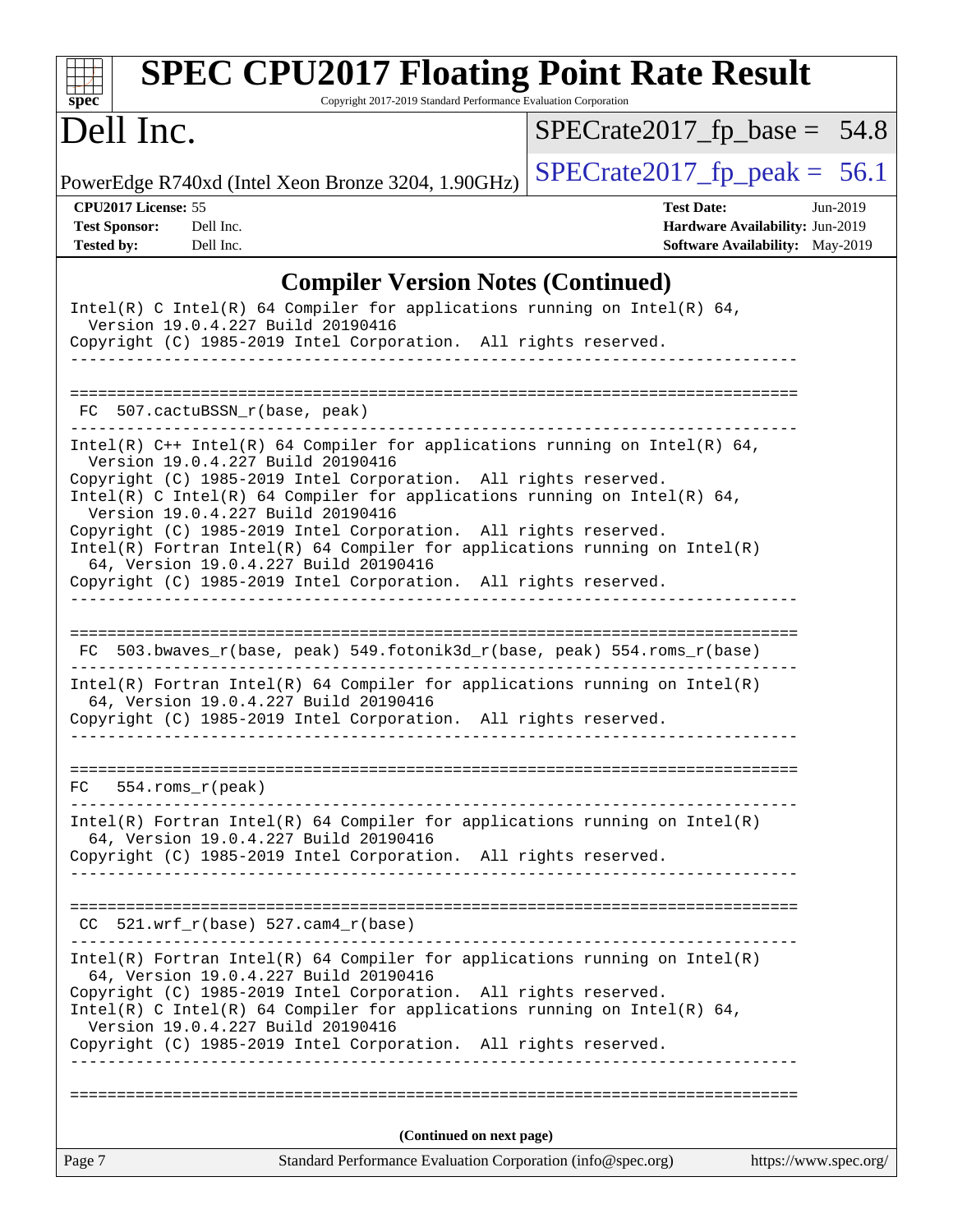| <b>SPEC CPU2017 Floating Point Rate Result</b><br>$spec^*$<br>Copyright 2017-2019 Standard Performance Evaluation Corporation |            |
|-------------------------------------------------------------------------------------------------------------------------------|------------|
|                                                                                                                               |            |
| Dell Inc.<br>$SPECrate2017_fp\_base = 54.8$                                                                                   |            |
| $SPECrate2017_fp\_peak = 56.1$<br>PowerEdge R740xd (Intel Xeon Bronze 3204, 1.90GHz)                                          |            |
| <b>CPU2017 License: 55</b><br><b>Test Date:</b>                                                                               | $Jun-2019$ |
| Hardware Availability: Jun-2019<br><b>Test Sponsor:</b><br>Dell Inc.                                                          |            |
| <b>Software Availability:</b> May-2019<br><b>Tested by:</b><br>Dell Inc.                                                      |            |
| <b>Compiler Version Notes (Continued)</b><br>$521. wrf_r(peak) 527. cam4_r(peak)$<br><b>CC</b>                                |            |

------------------------------------------------------------------------------ Intel(R) Fortran Intel(R) 64 Compiler for applications running on Intel(R) 64, Version 19.0.4.227 Build 20190416 Copyright (C) 1985-2019 Intel Corporation. All rights reserved. Intel(R) C Intel(R) 64 Compiler for applications running on Intel(R)  $64$ , Version 19.0.4.227 Build 20190416 Copyright (C) 1985-2019 Intel Corporation. All rights reserved. ------------------------------------------------------------------------------

## **[Base Compiler Invocation](http://www.spec.org/auto/cpu2017/Docs/result-fields.html#BaseCompilerInvocation)**

[C benchmarks](http://www.spec.org/auto/cpu2017/Docs/result-fields.html#Cbenchmarks): [icc -m64 -std=c11](http://www.spec.org/cpu2017/results/res2019q3/cpu2017-20190624-15469.flags.html#user_CCbase_intel_icc_64bit_c11_33ee0cdaae7deeeab2a9725423ba97205ce30f63b9926c2519791662299b76a0318f32ddfffdc46587804de3178b4f9328c46fa7c2b0cd779d7a61945c91cd35)

[C++ benchmarks:](http://www.spec.org/auto/cpu2017/Docs/result-fields.html#CXXbenchmarks) [icpc -m64](http://www.spec.org/cpu2017/results/res2019q3/cpu2017-20190624-15469.flags.html#user_CXXbase_intel_icpc_64bit_4ecb2543ae3f1412ef961e0650ca070fec7b7afdcd6ed48761b84423119d1bf6bdf5cad15b44d48e7256388bc77273b966e5eb805aefd121eb22e9299b2ec9d9)

[Fortran benchmarks](http://www.spec.org/auto/cpu2017/Docs/result-fields.html#Fortranbenchmarks): [ifort -m64](http://www.spec.org/cpu2017/results/res2019q3/cpu2017-20190624-15469.flags.html#user_FCbase_intel_ifort_64bit_24f2bb282fbaeffd6157abe4f878425411749daecae9a33200eee2bee2fe76f3b89351d69a8130dd5949958ce389cf37ff59a95e7a40d588e8d3a57e0c3fd751)

[Benchmarks using both Fortran and C](http://www.spec.org/auto/cpu2017/Docs/result-fields.html#BenchmarksusingbothFortranandC): [ifort -m64](http://www.spec.org/cpu2017/results/res2019q3/cpu2017-20190624-15469.flags.html#user_CC_FCbase_intel_ifort_64bit_24f2bb282fbaeffd6157abe4f878425411749daecae9a33200eee2bee2fe76f3b89351d69a8130dd5949958ce389cf37ff59a95e7a40d588e8d3a57e0c3fd751) [icc -m64 -std=c11](http://www.spec.org/cpu2017/results/res2019q3/cpu2017-20190624-15469.flags.html#user_CC_FCbase_intel_icc_64bit_c11_33ee0cdaae7deeeab2a9725423ba97205ce30f63b9926c2519791662299b76a0318f32ddfffdc46587804de3178b4f9328c46fa7c2b0cd779d7a61945c91cd35)

[Benchmarks using both C and C++](http://www.spec.org/auto/cpu2017/Docs/result-fields.html#BenchmarksusingbothCandCXX): [icpc -m64](http://www.spec.org/cpu2017/results/res2019q3/cpu2017-20190624-15469.flags.html#user_CC_CXXbase_intel_icpc_64bit_4ecb2543ae3f1412ef961e0650ca070fec7b7afdcd6ed48761b84423119d1bf6bdf5cad15b44d48e7256388bc77273b966e5eb805aefd121eb22e9299b2ec9d9) [icc -m64 -std=c11](http://www.spec.org/cpu2017/results/res2019q3/cpu2017-20190624-15469.flags.html#user_CC_CXXbase_intel_icc_64bit_c11_33ee0cdaae7deeeab2a9725423ba97205ce30f63b9926c2519791662299b76a0318f32ddfffdc46587804de3178b4f9328c46fa7c2b0cd779d7a61945c91cd35)

[Benchmarks using Fortran, C, and C++:](http://www.spec.org/auto/cpu2017/Docs/result-fields.html#BenchmarksusingFortranCandCXX) [icpc -m64](http://www.spec.org/cpu2017/results/res2019q3/cpu2017-20190624-15469.flags.html#user_CC_CXX_FCbase_intel_icpc_64bit_4ecb2543ae3f1412ef961e0650ca070fec7b7afdcd6ed48761b84423119d1bf6bdf5cad15b44d48e7256388bc77273b966e5eb805aefd121eb22e9299b2ec9d9) [icc -m64 -std=c11](http://www.spec.org/cpu2017/results/res2019q3/cpu2017-20190624-15469.flags.html#user_CC_CXX_FCbase_intel_icc_64bit_c11_33ee0cdaae7deeeab2a9725423ba97205ce30f63b9926c2519791662299b76a0318f32ddfffdc46587804de3178b4f9328c46fa7c2b0cd779d7a61945c91cd35) [ifort -m64](http://www.spec.org/cpu2017/results/res2019q3/cpu2017-20190624-15469.flags.html#user_CC_CXX_FCbase_intel_ifort_64bit_24f2bb282fbaeffd6157abe4f878425411749daecae9a33200eee2bee2fe76f3b89351d69a8130dd5949958ce389cf37ff59a95e7a40d588e8d3a57e0c3fd751)

## **[Base Portability Flags](http://www.spec.org/auto/cpu2017/Docs/result-fields.html#BasePortabilityFlags)**

 503.bwaves\_r: [-DSPEC\\_LP64](http://www.spec.org/cpu2017/results/res2019q3/cpu2017-20190624-15469.flags.html#suite_basePORTABILITY503_bwaves_r_DSPEC_LP64) 507.cactuBSSN\_r: [-DSPEC\\_LP64](http://www.spec.org/cpu2017/results/res2019q3/cpu2017-20190624-15469.flags.html#suite_basePORTABILITY507_cactuBSSN_r_DSPEC_LP64) 508.namd\_r: [-DSPEC\\_LP64](http://www.spec.org/cpu2017/results/res2019q3/cpu2017-20190624-15469.flags.html#suite_basePORTABILITY508_namd_r_DSPEC_LP64) 510.parest\_r: [-DSPEC\\_LP64](http://www.spec.org/cpu2017/results/res2019q3/cpu2017-20190624-15469.flags.html#suite_basePORTABILITY510_parest_r_DSPEC_LP64) 511.povray\_r: [-DSPEC\\_LP64](http://www.spec.org/cpu2017/results/res2019q3/cpu2017-20190624-15469.flags.html#suite_basePORTABILITY511_povray_r_DSPEC_LP64) 519.lbm\_r: [-DSPEC\\_LP64](http://www.spec.org/cpu2017/results/res2019q3/cpu2017-20190624-15469.flags.html#suite_basePORTABILITY519_lbm_r_DSPEC_LP64) 521.wrf\_r: [-DSPEC\\_LP64](http://www.spec.org/cpu2017/results/res2019q3/cpu2017-20190624-15469.flags.html#suite_basePORTABILITY521_wrf_r_DSPEC_LP64) [-DSPEC\\_CASE\\_FLAG](http://www.spec.org/cpu2017/results/res2019q3/cpu2017-20190624-15469.flags.html#b521.wrf_r_baseCPORTABILITY_DSPEC_CASE_FLAG) [-convert big\\_endian](http://www.spec.org/cpu2017/results/res2019q3/cpu2017-20190624-15469.flags.html#user_baseFPORTABILITY521_wrf_r_convert_big_endian_c3194028bc08c63ac5d04de18c48ce6d347e4e562e8892b8bdbdc0214820426deb8554edfa529a3fb25a586e65a3d812c835984020483e7e73212c4d31a38223) 526.blender\_r: [-DSPEC\\_LP64](http://www.spec.org/cpu2017/results/res2019q3/cpu2017-20190624-15469.flags.html#suite_basePORTABILITY526_blender_r_DSPEC_LP64) [-DSPEC\\_LINUX](http://www.spec.org/cpu2017/results/res2019q3/cpu2017-20190624-15469.flags.html#b526.blender_r_baseCPORTABILITY_DSPEC_LINUX) [-funsigned-char](http://www.spec.org/cpu2017/results/res2019q3/cpu2017-20190624-15469.flags.html#user_baseCPORTABILITY526_blender_r_force_uchar_40c60f00ab013830e2dd6774aeded3ff59883ba5a1fc5fc14077f794d777847726e2a5858cbc7672e36e1b067e7e5c1d9a74f7176df07886a243d7cc18edfe67) 527.cam4\_r: [-DSPEC\\_LP64](http://www.spec.org/cpu2017/results/res2019q3/cpu2017-20190624-15469.flags.html#suite_basePORTABILITY527_cam4_r_DSPEC_LP64) [-DSPEC\\_CASE\\_FLAG](http://www.spec.org/cpu2017/results/res2019q3/cpu2017-20190624-15469.flags.html#b527.cam4_r_baseCPORTABILITY_DSPEC_CASE_FLAG) 538.imagick\_r: [-DSPEC\\_LP64](http://www.spec.org/cpu2017/results/res2019q3/cpu2017-20190624-15469.flags.html#suite_basePORTABILITY538_imagick_r_DSPEC_LP64) 544.nab\_r: [-DSPEC\\_LP64](http://www.spec.org/cpu2017/results/res2019q3/cpu2017-20190624-15469.flags.html#suite_basePORTABILITY544_nab_r_DSPEC_LP64)

**(Continued on next page)**

Page 8 Standard Performance Evaluation Corporation [\(info@spec.org\)](mailto:info@spec.org) <https://www.spec.org/>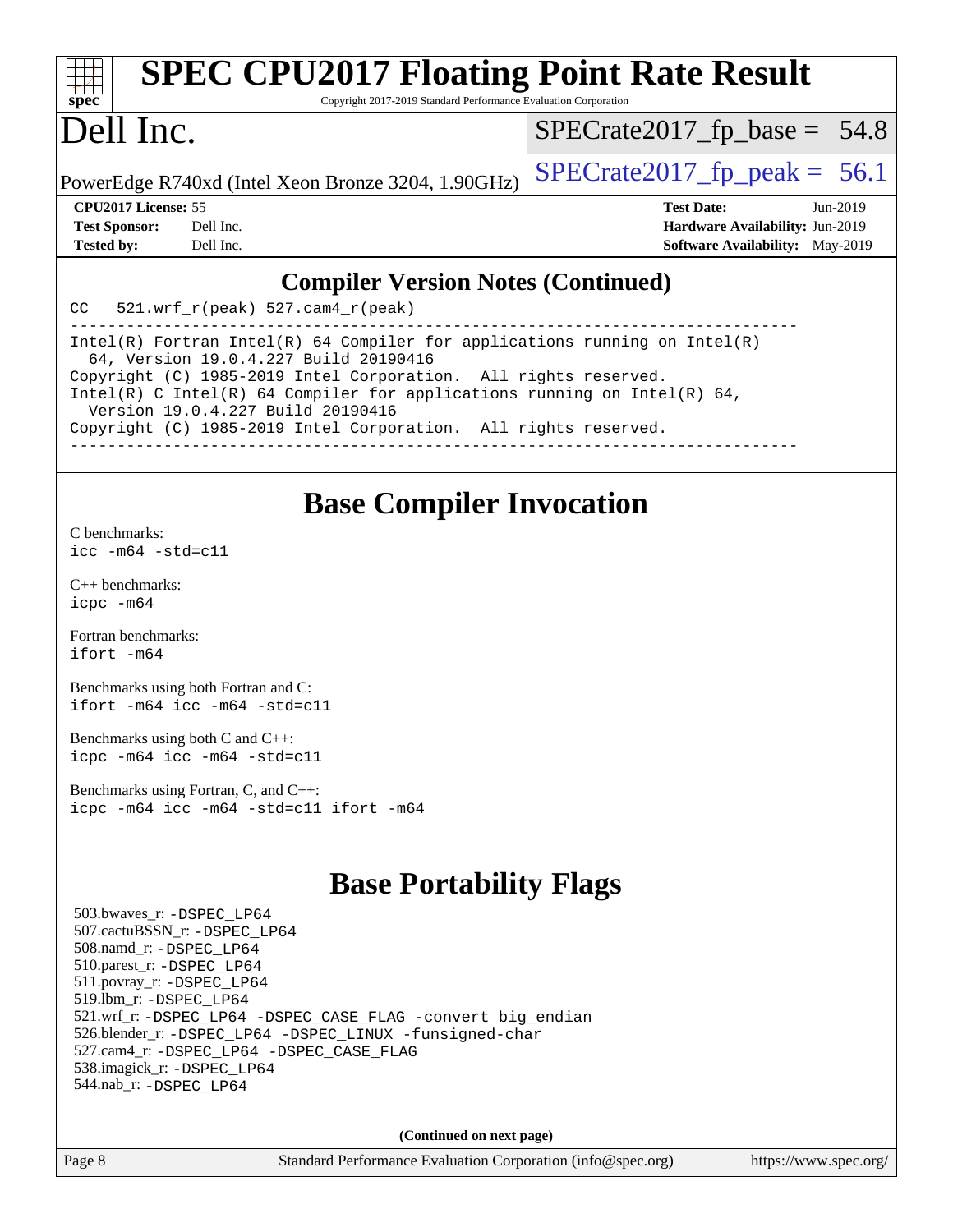#### Page 9 Standard Performance Evaluation Corporation [\(info@spec.org\)](mailto:info@spec.org) <https://www.spec.org/> **[spec](http://www.spec.org/) [SPEC CPU2017 Floating Point Rate Result](http://www.spec.org/auto/cpu2017/Docs/result-fields.html#SPECCPU2017FloatingPointRateResult)** Copyright 2017-2019 Standard Performance Evaluation Corporation Dell Inc. PowerEdge R740xd (Intel Xeon Bronze 3204, 1.90GHz)  $\left|$  [SPECrate2017\\_fp\\_peak =](http://www.spec.org/auto/cpu2017/Docs/result-fields.html#SPECrate2017fppeak) 56.1  $SPECTate2017_fp\_base = 54.8$ **[CPU2017 License:](http://www.spec.org/auto/cpu2017/Docs/result-fields.html#CPU2017License)** 55 **[Test Date:](http://www.spec.org/auto/cpu2017/Docs/result-fields.html#TestDate)** Jun-2019 **[Test Sponsor:](http://www.spec.org/auto/cpu2017/Docs/result-fields.html#TestSponsor)** Dell Inc. **[Hardware Availability:](http://www.spec.org/auto/cpu2017/Docs/result-fields.html#HardwareAvailability)** Jun-2019 **[Tested by:](http://www.spec.org/auto/cpu2017/Docs/result-fields.html#Testedby)** Dell Inc. Dell Inc. **[Software Availability:](http://www.spec.org/auto/cpu2017/Docs/result-fields.html#SoftwareAvailability)** May-2019 **[Base Portability Flags \(Continued\)](http://www.spec.org/auto/cpu2017/Docs/result-fields.html#BasePortabilityFlags)** 549.fotonik3d\_r: [-DSPEC\\_LP64](http://www.spec.org/cpu2017/results/res2019q3/cpu2017-20190624-15469.flags.html#suite_basePORTABILITY549_fotonik3d_r_DSPEC_LP64) 554.roms\_r: [-DSPEC\\_LP64](http://www.spec.org/cpu2017/results/res2019q3/cpu2017-20190624-15469.flags.html#suite_basePORTABILITY554_roms_r_DSPEC_LP64) **[Base Optimization Flags](http://www.spec.org/auto/cpu2017/Docs/result-fields.html#BaseOptimizationFlags)** [C benchmarks](http://www.spec.org/auto/cpu2017/Docs/result-fields.html#Cbenchmarks): [-xCORE-AVX2](http://www.spec.org/cpu2017/results/res2019q3/cpu2017-20190624-15469.flags.html#user_CCbase_f-xCORE-AVX2) [-ipo](http://www.spec.org/cpu2017/results/res2019q3/cpu2017-20190624-15469.flags.html#user_CCbase_f-ipo) [-O3](http://www.spec.org/cpu2017/results/res2019q3/cpu2017-20190624-15469.flags.html#user_CCbase_f-O3) [-no-prec-div](http://www.spec.org/cpu2017/results/res2019q3/cpu2017-20190624-15469.flags.html#user_CCbase_f-no-prec-div) [-qopt-prefetch](http://www.spec.org/cpu2017/results/res2019q3/cpu2017-20190624-15469.flags.html#user_CCbase_f-qopt-prefetch) [-ffinite-math-only](http://www.spec.org/cpu2017/results/res2019q3/cpu2017-20190624-15469.flags.html#user_CCbase_f_finite_math_only_cb91587bd2077682c4b38af759c288ed7c732db004271a9512da14a4f8007909a5f1427ecbf1a0fb78ff2a814402c6114ac565ca162485bbcae155b5e4258871) [-qopt-mem-layout-trans=4](http://www.spec.org/cpu2017/results/res2019q3/cpu2017-20190624-15469.flags.html#user_CCbase_f-qopt-mem-layout-trans_fa39e755916c150a61361b7846f310bcdf6f04e385ef281cadf3647acec3f0ae266d1a1d22d972a7087a248fd4e6ca390a3634700869573d231a252c784941a8) [C++ benchmarks:](http://www.spec.org/auto/cpu2017/Docs/result-fields.html#CXXbenchmarks) [-xCORE-AVX2](http://www.spec.org/cpu2017/results/res2019q3/cpu2017-20190624-15469.flags.html#user_CXXbase_f-xCORE-AVX2) [-ipo](http://www.spec.org/cpu2017/results/res2019q3/cpu2017-20190624-15469.flags.html#user_CXXbase_f-ipo) [-O3](http://www.spec.org/cpu2017/results/res2019q3/cpu2017-20190624-15469.flags.html#user_CXXbase_f-O3) [-no-prec-div](http://www.spec.org/cpu2017/results/res2019q3/cpu2017-20190624-15469.flags.html#user_CXXbase_f-no-prec-div) [-qopt-prefetch](http://www.spec.org/cpu2017/results/res2019q3/cpu2017-20190624-15469.flags.html#user_CXXbase_f-qopt-prefetch) [-ffinite-math-only](http://www.spec.org/cpu2017/results/res2019q3/cpu2017-20190624-15469.flags.html#user_CXXbase_f_finite_math_only_cb91587bd2077682c4b38af759c288ed7c732db004271a9512da14a4f8007909a5f1427ecbf1a0fb78ff2a814402c6114ac565ca162485bbcae155b5e4258871) [-qopt-mem-layout-trans=4](http://www.spec.org/cpu2017/results/res2019q3/cpu2017-20190624-15469.flags.html#user_CXXbase_f-qopt-mem-layout-trans_fa39e755916c150a61361b7846f310bcdf6f04e385ef281cadf3647acec3f0ae266d1a1d22d972a7087a248fd4e6ca390a3634700869573d231a252c784941a8) [Fortran benchmarks](http://www.spec.org/auto/cpu2017/Docs/result-fields.html#Fortranbenchmarks): [-xCORE-AVX2](http://www.spec.org/cpu2017/results/res2019q3/cpu2017-20190624-15469.flags.html#user_FCbase_f-xCORE-AVX2) [-ipo](http://www.spec.org/cpu2017/results/res2019q3/cpu2017-20190624-15469.flags.html#user_FCbase_f-ipo) [-O3](http://www.spec.org/cpu2017/results/res2019q3/cpu2017-20190624-15469.flags.html#user_FCbase_f-O3) [-no-prec-div](http://www.spec.org/cpu2017/results/res2019q3/cpu2017-20190624-15469.flags.html#user_FCbase_f-no-prec-div) [-qopt-prefetch](http://www.spec.org/cpu2017/results/res2019q3/cpu2017-20190624-15469.flags.html#user_FCbase_f-qopt-prefetch) [-ffinite-math-only](http://www.spec.org/cpu2017/results/res2019q3/cpu2017-20190624-15469.flags.html#user_FCbase_f_finite_math_only_cb91587bd2077682c4b38af759c288ed7c732db004271a9512da14a4f8007909a5f1427ecbf1a0fb78ff2a814402c6114ac565ca162485bbcae155b5e4258871) [-qopt-mem-layout-trans=4](http://www.spec.org/cpu2017/results/res2019q3/cpu2017-20190624-15469.flags.html#user_FCbase_f-qopt-mem-layout-trans_fa39e755916c150a61361b7846f310bcdf6f04e385ef281cadf3647acec3f0ae266d1a1d22d972a7087a248fd4e6ca390a3634700869573d231a252c784941a8) [-auto](http://www.spec.org/cpu2017/results/res2019q3/cpu2017-20190624-15469.flags.html#user_FCbase_f-auto) [-nostandard-realloc-lhs](http://www.spec.org/cpu2017/results/res2019q3/cpu2017-20190624-15469.flags.html#user_FCbase_f_2003_std_realloc_82b4557e90729c0f113870c07e44d33d6f5a304b4f63d4c15d2d0f1fab99f5daaed73bdb9275d9ae411527f28b936061aa8b9c8f2d63842963b95c9dd6426b8a) [-align array32byte](http://www.spec.org/cpu2017/results/res2019q3/cpu2017-20190624-15469.flags.html#user_FCbase_align_array32byte_b982fe038af199962ba9a80c053b8342c548c85b40b8e86eb3cc33dee0d7986a4af373ac2d51c3f7cf710a18d62fdce2948f201cd044323541f22fc0fffc51b6) [Benchmarks using both Fortran and C](http://www.spec.org/auto/cpu2017/Docs/result-fields.html#BenchmarksusingbothFortranandC): [-xCORE-AVX2](http://www.spec.org/cpu2017/results/res2019q3/cpu2017-20190624-15469.flags.html#user_CC_FCbase_f-xCORE-AVX2) [-ipo](http://www.spec.org/cpu2017/results/res2019q3/cpu2017-20190624-15469.flags.html#user_CC_FCbase_f-ipo) [-O3](http://www.spec.org/cpu2017/results/res2019q3/cpu2017-20190624-15469.flags.html#user_CC_FCbase_f-O3) [-no-prec-div](http://www.spec.org/cpu2017/results/res2019q3/cpu2017-20190624-15469.flags.html#user_CC_FCbase_f-no-prec-div) [-qopt-prefetch](http://www.spec.org/cpu2017/results/res2019q3/cpu2017-20190624-15469.flags.html#user_CC_FCbase_f-qopt-prefetch) [-ffinite-math-only](http://www.spec.org/cpu2017/results/res2019q3/cpu2017-20190624-15469.flags.html#user_CC_FCbase_f_finite_math_only_cb91587bd2077682c4b38af759c288ed7c732db004271a9512da14a4f8007909a5f1427ecbf1a0fb78ff2a814402c6114ac565ca162485bbcae155b5e4258871) [-qopt-mem-layout-trans=4](http://www.spec.org/cpu2017/results/res2019q3/cpu2017-20190624-15469.flags.html#user_CC_FCbase_f-qopt-mem-layout-trans_fa39e755916c150a61361b7846f310bcdf6f04e385ef281cadf3647acec3f0ae266d1a1d22d972a7087a248fd4e6ca390a3634700869573d231a252c784941a8) [-auto](http://www.spec.org/cpu2017/results/res2019q3/cpu2017-20190624-15469.flags.html#user_CC_FCbase_f-auto) [-nostandard-realloc-lhs](http://www.spec.org/cpu2017/results/res2019q3/cpu2017-20190624-15469.flags.html#user_CC_FCbase_f_2003_std_realloc_82b4557e90729c0f113870c07e44d33d6f5a304b4f63d4c15d2d0f1fab99f5daaed73bdb9275d9ae411527f28b936061aa8b9c8f2d63842963b95c9dd6426b8a) [-align array32byte](http://www.spec.org/cpu2017/results/res2019q3/cpu2017-20190624-15469.flags.html#user_CC_FCbase_align_array32byte_b982fe038af199962ba9a80c053b8342c548c85b40b8e86eb3cc33dee0d7986a4af373ac2d51c3f7cf710a18d62fdce2948f201cd044323541f22fc0fffc51b6) [Benchmarks using both C and C++](http://www.spec.org/auto/cpu2017/Docs/result-fields.html#BenchmarksusingbothCandCXX): [-xCORE-AVX2](http://www.spec.org/cpu2017/results/res2019q3/cpu2017-20190624-15469.flags.html#user_CC_CXXbase_f-xCORE-AVX2) [-ipo](http://www.spec.org/cpu2017/results/res2019q3/cpu2017-20190624-15469.flags.html#user_CC_CXXbase_f-ipo) [-O3](http://www.spec.org/cpu2017/results/res2019q3/cpu2017-20190624-15469.flags.html#user_CC_CXXbase_f-O3) [-no-prec-div](http://www.spec.org/cpu2017/results/res2019q3/cpu2017-20190624-15469.flags.html#user_CC_CXXbase_f-no-prec-div) [-qopt-prefetch](http://www.spec.org/cpu2017/results/res2019q3/cpu2017-20190624-15469.flags.html#user_CC_CXXbase_f-qopt-prefetch) [-ffinite-math-only](http://www.spec.org/cpu2017/results/res2019q3/cpu2017-20190624-15469.flags.html#user_CC_CXXbase_f_finite_math_only_cb91587bd2077682c4b38af759c288ed7c732db004271a9512da14a4f8007909a5f1427ecbf1a0fb78ff2a814402c6114ac565ca162485bbcae155b5e4258871) [-qopt-mem-layout-trans=4](http://www.spec.org/cpu2017/results/res2019q3/cpu2017-20190624-15469.flags.html#user_CC_CXXbase_f-qopt-mem-layout-trans_fa39e755916c150a61361b7846f310bcdf6f04e385ef281cadf3647acec3f0ae266d1a1d22d972a7087a248fd4e6ca390a3634700869573d231a252c784941a8) [Benchmarks using Fortran, C, and C++:](http://www.spec.org/auto/cpu2017/Docs/result-fields.html#BenchmarksusingFortranCandCXX) [-xCORE-AVX2](http://www.spec.org/cpu2017/results/res2019q3/cpu2017-20190624-15469.flags.html#user_CC_CXX_FCbase_f-xCORE-AVX2) [-ipo](http://www.spec.org/cpu2017/results/res2019q3/cpu2017-20190624-15469.flags.html#user_CC_CXX_FCbase_f-ipo) [-O3](http://www.spec.org/cpu2017/results/res2019q3/cpu2017-20190624-15469.flags.html#user_CC_CXX_FCbase_f-O3) [-no-prec-div](http://www.spec.org/cpu2017/results/res2019q3/cpu2017-20190624-15469.flags.html#user_CC_CXX_FCbase_f-no-prec-div) [-qopt-prefetch](http://www.spec.org/cpu2017/results/res2019q3/cpu2017-20190624-15469.flags.html#user_CC_CXX_FCbase_f-qopt-prefetch) [-ffinite-math-only](http://www.spec.org/cpu2017/results/res2019q3/cpu2017-20190624-15469.flags.html#user_CC_CXX_FCbase_f_finite_math_only_cb91587bd2077682c4b38af759c288ed7c732db004271a9512da14a4f8007909a5f1427ecbf1a0fb78ff2a814402c6114ac565ca162485bbcae155b5e4258871) [-qopt-mem-layout-trans=4](http://www.spec.org/cpu2017/results/res2019q3/cpu2017-20190624-15469.flags.html#user_CC_CXX_FCbase_f-qopt-mem-layout-trans_fa39e755916c150a61361b7846f310bcdf6f04e385ef281cadf3647acec3f0ae266d1a1d22d972a7087a248fd4e6ca390a3634700869573d231a252c784941a8) [-auto](http://www.spec.org/cpu2017/results/res2019q3/cpu2017-20190624-15469.flags.html#user_CC_CXX_FCbase_f-auto) [-nostandard-realloc-lhs](http://www.spec.org/cpu2017/results/res2019q3/cpu2017-20190624-15469.flags.html#user_CC_CXX_FCbase_f_2003_std_realloc_82b4557e90729c0f113870c07e44d33d6f5a304b4f63d4c15d2d0f1fab99f5daaed73bdb9275d9ae411527f28b936061aa8b9c8f2d63842963b95c9dd6426b8a) [-align array32byte](http://www.spec.org/cpu2017/results/res2019q3/cpu2017-20190624-15469.flags.html#user_CC_CXX_FCbase_align_array32byte_b982fe038af199962ba9a80c053b8342c548c85b40b8e86eb3cc33dee0d7986a4af373ac2d51c3f7cf710a18d62fdce2948f201cd044323541f22fc0fffc51b6) **[Peak Compiler Invocation](http://www.spec.org/auto/cpu2017/Docs/result-fields.html#PeakCompilerInvocation)** [C benchmarks](http://www.spec.org/auto/cpu2017/Docs/result-fields.html#Cbenchmarks): [icc -m64 -std=c11](http://www.spec.org/cpu2017/results/res2019q3/cpu2017-20190624-15469.flags.html#user_CCpeak_intel_icc_64bit_c11_33ee0cdaae7deeeab2a9725423ba97205ce30f63b9926c2519791662299b76a0318f32ddfffdc46587804de3178b4f9328c46fa7c2b0cd779d7a61945c91cd35) [C++ benchmarks:](http://www.spec.org/auto/cpu2017/Docs/result-fields.html#CXXbenchmarks) [icpc -m64](http://www.spec.org/cpu2017/results/res2019q3/cpu2017-20190624-15469.flags.html#user_CXXpeak_intel_icpc_64bit_4ecb2543ae3f1412ef961e0650ca070fec7b7afdcd6ed48761b84423119d1bf6bdf5cad15b44d48e7256388bc77273b966e5eb805aefd121eb22e9299b2ec9d9) [Fortran benchmarks](http://www.spec.org/auto/cpu2017/Docs/result-fields.html#Fortranbenchmarks): [ifort -m64](http://www.spec.org/cpu2017/results/res2019q3/cpu2017-20190624-15469.flags.html#user_FCpeak_intel_ifort_64bit_24f2bb282fbaeffd6157abe4f878425411749daecae9a33200eee2bee2fe76f3b89351d69a8130dd5949958ce389cf37ff59a95e7a40d588e8d3a57e0c3fd751) **(Continued on next page)**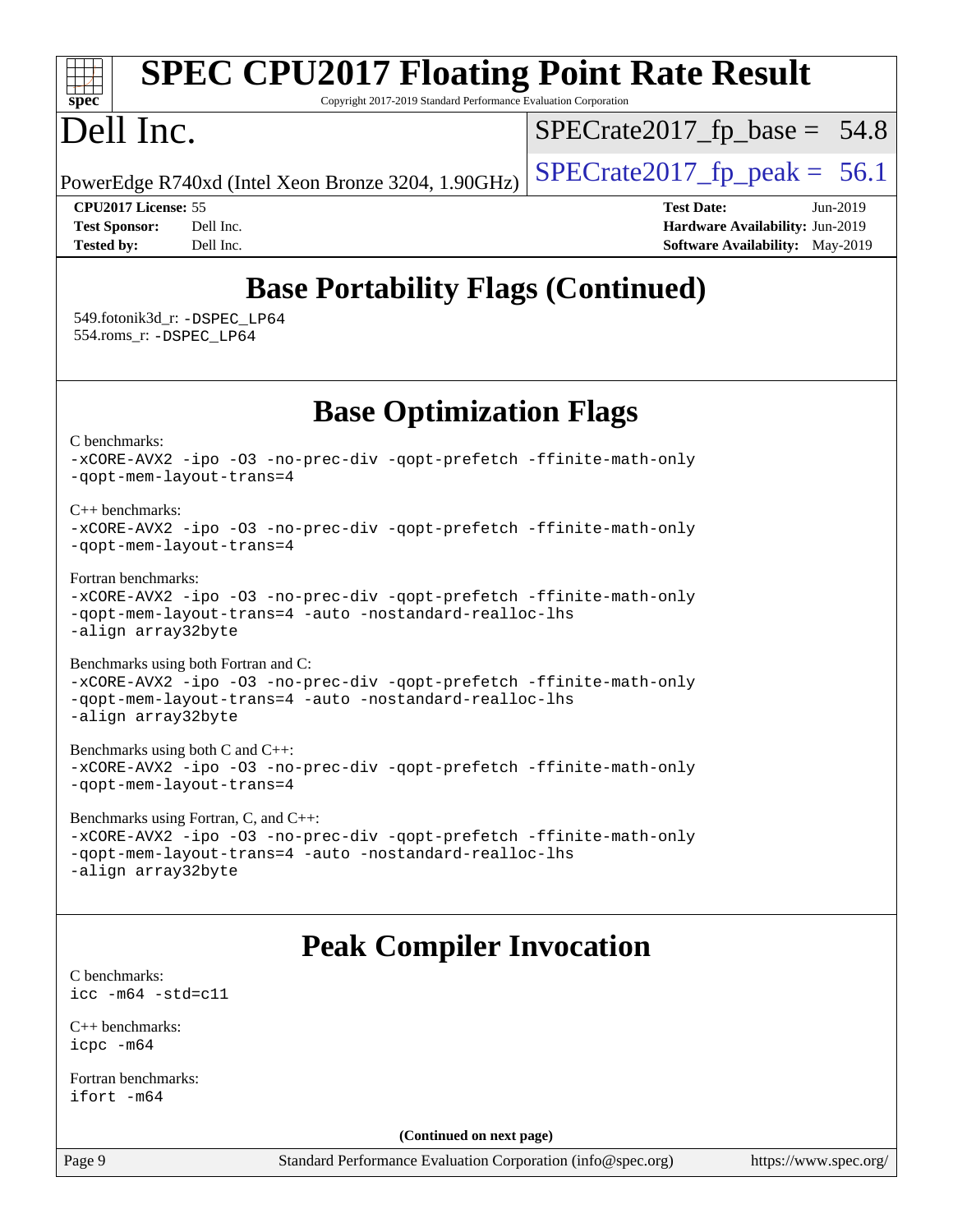| $Spec^*$             |                            | <b>SPEC CPU2017 Floating Point Rate Result</b><br>Copyright 2017-2019 Standard Performance Evaluation Corporation |                                |                   |                                        |            |
|----------------------|----------------------------|-------------------------------------------------------------------------------------------------------------------|--------------------------------|-------------------|----------------------------------------|------------|
| Dell Inc.            |                            |                                                                                                                   | $SPECrate2017_fp\_base = 54.8$ |                   |                                        |            |
|                      |                            | PowerEdge R740xd (Intel Xeon Bronze 3204, 1.90GHz)                                                                | $ SPECrate2017_fp_peak = 56.1$ |                   |                                        |            |
|                      | <b>CPU2017 License: 55</b> |                                                                                                                   |                                | <b>Test Date:</b> |                                        | $Jun-2019$ |
| <b>Test Sponsor:</b> | Dell Inc.                  |                                                                                                                   |                                |                   | Hardware Availability: Jun-2019        |            |
| <b>Tested by:</b>    | Dell Inc.                  |                                                                                                                   |                                |                   | <b>Software Availability:</b> May-2019 |            |

# **[Peak Compiler Invocation \(Continued\)](http://www.spec.org/auto/cpu2017/Docs/result-fields.html#PeakCompilerInvocation)**

[Benchmarks using both Fortran and C](http://www.spec.org/auto/cpu2017/Docs/result-fields.html#BenchmarksusingbothFortranandC): [ifort -m64](http://www.spec.org/cpu2017/results/res2019q3/cpu2017-20190624-15469.flags.html#user_CC_FCpeak_intel_ifort_64bit_24f2bb282fbaeffd6157abe4f878425411749daecae9a33200eee2bee2fe76f3b89351d69a8130dd5949958ce389cf37ff59a95e7a40d588e8d3a57e0c3fd751) [icc -m64 -std=c11](http://www.spec.org/cpu2017/results/res2019q3/cpu2017-20190624-15469.flags.html#user_CC_FCpeak_intel_icc_64bit_c11_33ee0cdaae7deeeab2a9725423ba97205ce30f63b9926c2519791662299b76a0318f32ddfffdc46587804de3178b4f9328c46fa7c2b0cd779d7a61945c91cd35)

[Benchmarks using both C and C++](http://www.spec.org/auto/cpu2017/Docs/result-fields.html#BenchmarksusingbothCandCXX): [icpc -m64](http://www.spec.org/cpu2017/results/res2019q3/cpu2017-20190624-15469.flags.html#user_CC_CXXpeak_intel_icpc_64bit_4ecb2543ae3f1412ef961e0650ca070fec7b7afdcd6ed48761b84423119d1bf6bdf5cad15b44d48e7256388bc77273b966e5eb805aefd121eb22e9299b2ec9d9) [icc -m64 -std=c11](http://www.spec.org/cpu2017/results/res2019q3/cpu2017-20190624-15469.flags.html#user_CC_CXXpeak_intel_icc_64bit_c11_33ee0cdaae7deeeab2a9725423ba97205ce30f63b9926c2519791662299b76a0318f32ddfffdc46587804de3178b4f9328c46fa7c2b0cd779d7a61945c91cd35)

[Benchmarks using Fortran, C, and C++:](http://www.spec.org/auto/cpu2017/Docs/result-fields.html#BenchmarksusingFortranCandCXX) [icpc -m64](http://www.spec.org/cpu2017/results/res2019q3/cpu2017-20190624-15469.flags.html#user_CC_CXX_FCpeak_intel_icpc_64bit_4ecb2543ae3f1412ef961e0650ca070fec7b7afdcd6ed48761b84423119d1bf6bdf5cad15b44d48e7256388bc77273b966e5eb805aefd121eb22e9299b2ec9d9) [icc -m64 -std=c11](http://www.spec.org/cpu2017/results/res2019q3/cpu2017-20190624-15469.flags.html#user_CC_CXX_FCpeak_intel_icc_64bit_c11_33ee0cdaae7deeeab2a9725423ba97205ce30f63b9926c2519791662299b76a0318f32ddfffdc46587804de3178b4f9328c46fa7c2b0cd779d7a61945c91cd35) [ifort -m64](http://www.spec.org/cpu2017/results/res2019q3/cpu2017-20190624-15469.flags.html#user_CC_CXX_FCpeak_intel_ifort_64bit_24f2bb282fbaeffd6157abe4f878425411749daecae9a33200eee2bee2fe76f3b89351d69a8130dd5949958ce389cf37ff59a95e7a40d588e8d3a57e0c3fd751)

## **[Peak Portability Flags](http://www.spec.org/auto/cpu2017/Docs/result-fields.html#PeakPortabilityFlags)**

Same as Base Portability Flags

# **[Peak Optimization Flags](http://www.spec.org/auto/cpu2017/Docs/result-fields.html#PeakOptimizationFlags)**

[C benchmarks](http://www.spec.org/auto/cpu2017/Docs/result-fields.html#Cbenchmarks):

```
 519.lbm_r: -prof-gen(pass 1) -prof-use(pass 2) -ipo -xCORE-AVX2 -O3
-no-prec-div -qopt-prefetch -ffinite-math-only
-qopt-mem-layout-trans=4
 538.imagick_r: -xCORE-AVX2 -ipo -O3 -no-prec-div -qopt-prefetch
-ffinite-math-only -qopt-mem-layout-trans=4
 544.nab_r: Same as 538.imagick_r
C++ benchmarks: 
 508.namd_r: -prof-gen(pass 1) -prof-use(pass 2) -ipo -xCORE-AVX2 -O3
-no-prec-div -qopt-prefetch -ffinite-math-only
-qopt-mem-layout-trans=4
 510.parest_r: -xCORE-AVX2 -ipo -O3 -no-prec-div -qopt-prefetch
-ffinite-math-only -qopt-mem-layout-trans=4
Fortran benchmarks: 
 503.bwaves_r: -xCORE-AVX2 -ipo -O3 -no-prec-div -qopt-prefetch
-ffinite-math-only -qopt-mem-layout-trans=4 -auto
-nostandard-realloc-lhs -align array32byte
```
**(Continued on next page)**